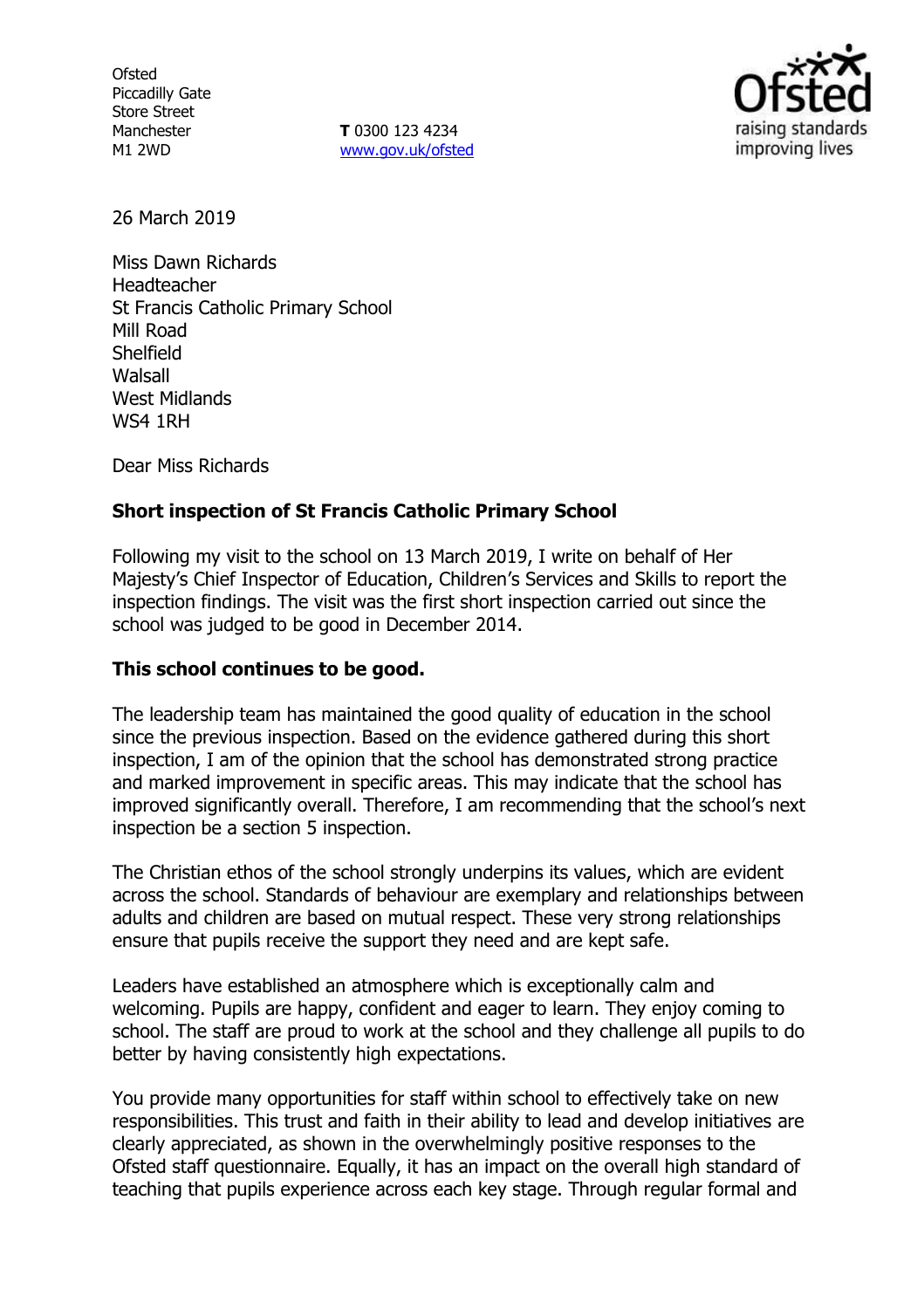

informal monitoring, leaders have a detailed understanding of the school's strengths and areas for development. All leaders play a clearly defined and effective role in monitoring the effectiveness of the work of the school. New ways of working are carefully evaluated to ensure that they are having a positive effect on pupils' progress.

Children who start their education at St Francis in Reception quickly begin to make increasingly strong progress from different starting points. However, there are weaknesses in the provision for outdoor learning in the early years. This is an area for improvement.

As a result of high-quality teaching, pupils' outcomes at the expected standard by the end of key stage 2 are above the national average for writing and mathematics and significantly above for reading. You also identified that 2018 published outcomes for pupils at the end of key stage 1 represented slightly above-average attainment in these three subjects. Leaders have since focused on further strengthening the quality of teaching in this phase. Consequently, pupils' work now shows even stronger progress across all year groups.

Governors have a very strong understanding of the school's strengths and areas for development. They apply their expertise well. Governors with professional experience in a wide variety of areas, including safeguarding and the early years, use their knowledge to provide appropriate support and challenge. The chair of the governing body, together with governors, has devised an appropriate link-governor structure to hold leaders to account. Link governors receive regular information on pupils' outcomes and question leaders, including subject leaders, on all aspects of progress. Governors carry out regular visits to the school to gain direct insight into pupils' perceptions and development.

You have addressed the areas for improvement from the previous inspection well. Now, all teaching staff, through effective planning and using accurate information they receive from pupil progress meetings, quickly identify pupils who are struggling with their learning. Teachers and teaching assistants then provide effective support, ensuring that these pupils make similarly strong progress to that made by pupils who find learning easier. You have also successfully addressed the teaching of phonics. You and your staff have made it a priority to provide a range of ageappropriate books that pupils want to read. Consequently, the proportion of pupils who achieve the expected standard in the phonics screening check remains above the national average.

Parents and carers are extremely supportive of the school. They very much appreciate the level of care and guidance that is given to their children as a matter of routine. As one parent, typical of many, stated, 'The school is fantastic and the staff do an amazing job.'

You and your team engender a culture of mutual respect and tolerance, where the uniqueness of every child is valued. Pupils value their education and this is reflected in their increasing desire to come to school on a regular basis. Pupils can explain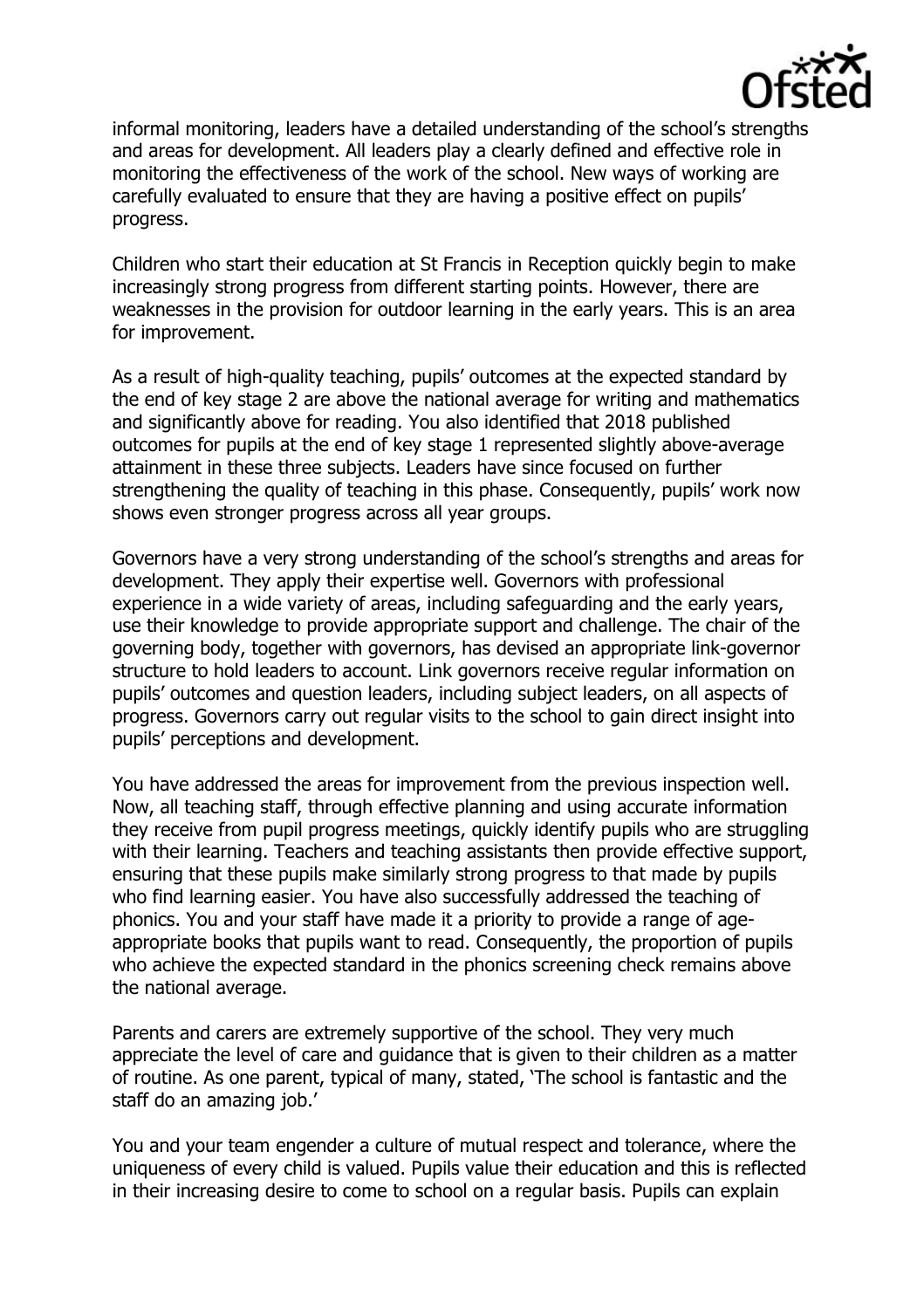

clearly the school's mission statement and talk passionately about how it is put into practice by everyone within school. As one young pupil spoken to said: 'Through playing and praying, loving and learning, respecting and responding, sharing and serving, I know everyone is special, cared for at school.'

# **Safeguarding is effective.**

The leadership team has ensured that all safeguarding arrangements are fit for purpose. You place strong emphasis on providing support for pupils and families whose circumstances make them vulnerable. Staff with designated responsibility for safeguarding liaise effectively with external agencies where appropriate. Staff understand their responsibilities to keep children safe. You have ensured that necessary checks are carried out on adults to ensure their suitability to work with children. Records in respect of this are well maintained.

Pupils' emotional and social development is given a high priority. This is reflected in the strong relationships which exist between staff and pupils. Pupils who shared their views during the inspection said that they trusted members of staff to support them with any worries which may arise.

Pupils have a good understanding of how to stay safe online, both within school and at home. They are given good opportunities across the curriculum to explore their understanding of being safe overall and how they can keep each other safe. For example, you have recently held pupil awareness workshops for Years 5 and 6 on the dangers of knife crime. Pupils spoken to were clearly able to identify the serious risks identified by this initiative.

### **Inspection findings**

- At our initial meeting, we discussed the priorities for the school, its direction and the areas that you have identified for improvement. We agreed on a number of key lines of enquiry.
- The first was to consider teaching across the school and its effectiveness in improving progress for all groups of pupils, including disadvantaged pupils and the most able. You make sure that teachers have the information and training they need to accurately assess pupils' progress. As a result, pupils who are falling behind are identified without delay and given the help they need to catch up. You know which interventions work best and spend pupil premium funding wisely to secure effective support for disadvantaged pupils, including the most able.
- The emphasis on making learning both fun and challenging was reflected in all lessons observed during the inspection and is clear in work in pupils' books over time. Pupils work hard and demonstrate consistently positive attitudes to learning.
- Along with other leaders, you have employed a wide range of strategies aimed at boosting pupils' enthusiasm for science. The inspection took place during science week. In a Year 3 lesson for example, pupils were seen cooperating with each other in small groups and confidently using scientific equipment to investigate